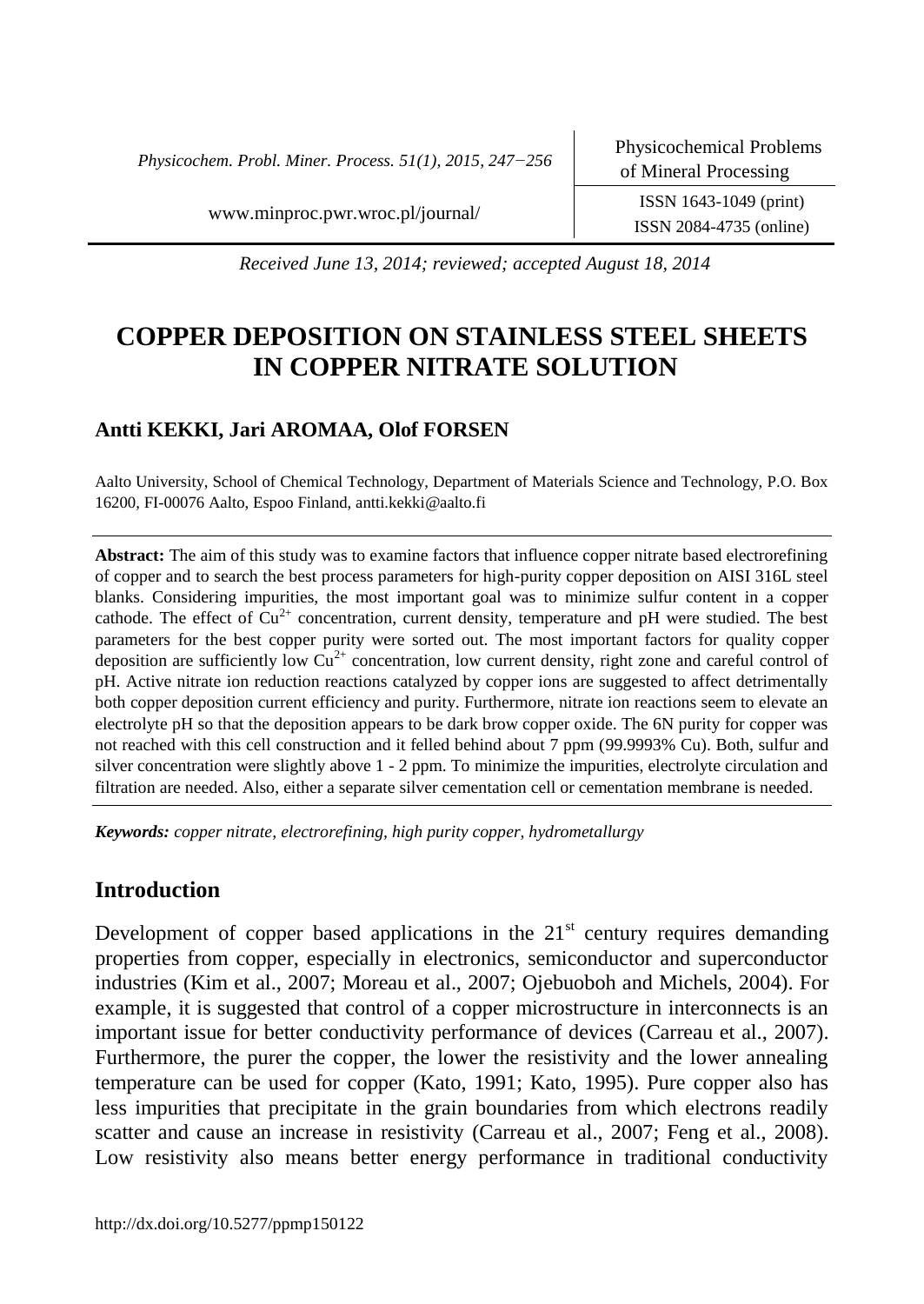applications. In electrorefining of copper, this requires new techniques and new means to reduce the impurity level in the cathode. Traditionally, in copper sulfate electrolyte, sulfur is one of the main impurity element in cathode, so that over 5.5N-6N purity (over 99.9995 % Cu) cannot be reached. The normal composition of cathode copper from sulfuric acid electrolyte is better than 4N, ~99.998 % Cu. A copper nitrate bath has no sulfur in the electrolyte and nitrogen has lower affinity towards copper than sulfur [\(Bruning et al., 1985\)](#page-8-5). To minimize sulfur and silver content, the copper nitrate bath has been studied in the past 25 years. Copper nitrate electrolyte has been tested from the copper nitrate solutions regenerated from etching [\(Kim and Choi, 2003\)](#page-8-6) and has been described in different patents with different cell constructions and circulation, cementation and filtration processes [\(Masaki and Masaharu, 2005;](#page-8-7) [Ogata](#page-9-2)  [et al., 1989;](#page-9-2) Shindo and [Takemoto, 2005\)](#page-9-3). Additionally, a refining and float-zone melting method has been tried out [\(Bruning et al., 1985\)](#page-8-5). Target purity for copper in these studies is usually set to 6N but measurement and definition of allowed impurity and non-impurity elements and amounts in copper vary with different authors [\(Kato,](#page-8-3)  [1995;](#page-8-3) [Takahashi and Kano, 2002;](#page-9-4) [Ojebuoboh and Michels, 2004\)](#page-9-1). In some of the studies silver, for example, is not included as the impurity.

In this paper we investigate the best parameters for copper deposition on 316L steel blanks from the copper nitrate bath to obtain high purity copper of 5.5N - 6N quality. We study the effect of  $Cu^{2+}$  concentration, current density, temperature and pH on copper purity.

### **Materials and methods**

A copper nitrate electrolyte solution was made out of >98% copper nitrate pentahemihydrate salt  $Cu(NO<sub>3</sub>)<sub>2</sub> \cdot 2.5 H<sub>2</sub>O$  (Sigma – Aldrich, 12837), distilled water and nitric acid  $(Jt - Baker 65 \%)$ . A large 140 mm x 100 mm x 5 mm copper anode was made out of copper that had already been refined once in traditional copper sulfate electrorefining. The purity of this anode was 99.998 wt. % Cu (Boliden Harjavalta Oy). Cathode steel blanks were made out of AISI 316L steel and set into a teflon mask, where only one side of the steel plate with area of 62 mm x 49 mm was in contact with the electrolyte. Both, the anode and cathode were polished with 1200 grade sandpaper and rinsed with distilled water before experiments.

#### **The experimental setup**

A 3 dm<sup>3</sup> electrorefining cell was made out of inert glass and cleaned with nitric acid and distilled water before the experiments. Cathode to anode distance was 50 mm in all tests. This glass cell was immersed in the water bath with temperature control system. For the cell, a cover lid was made with holes for anode, cathode, pH electrode and thermometer (Fig. 1). A regulated power supply Lab 522 Finn Metric Oy and current meter Hewlett Packard 34401A were used in the experiments. The pHelectrode was manufactured by Mettler Toledo (SevenEasy pH). Cathodic polarization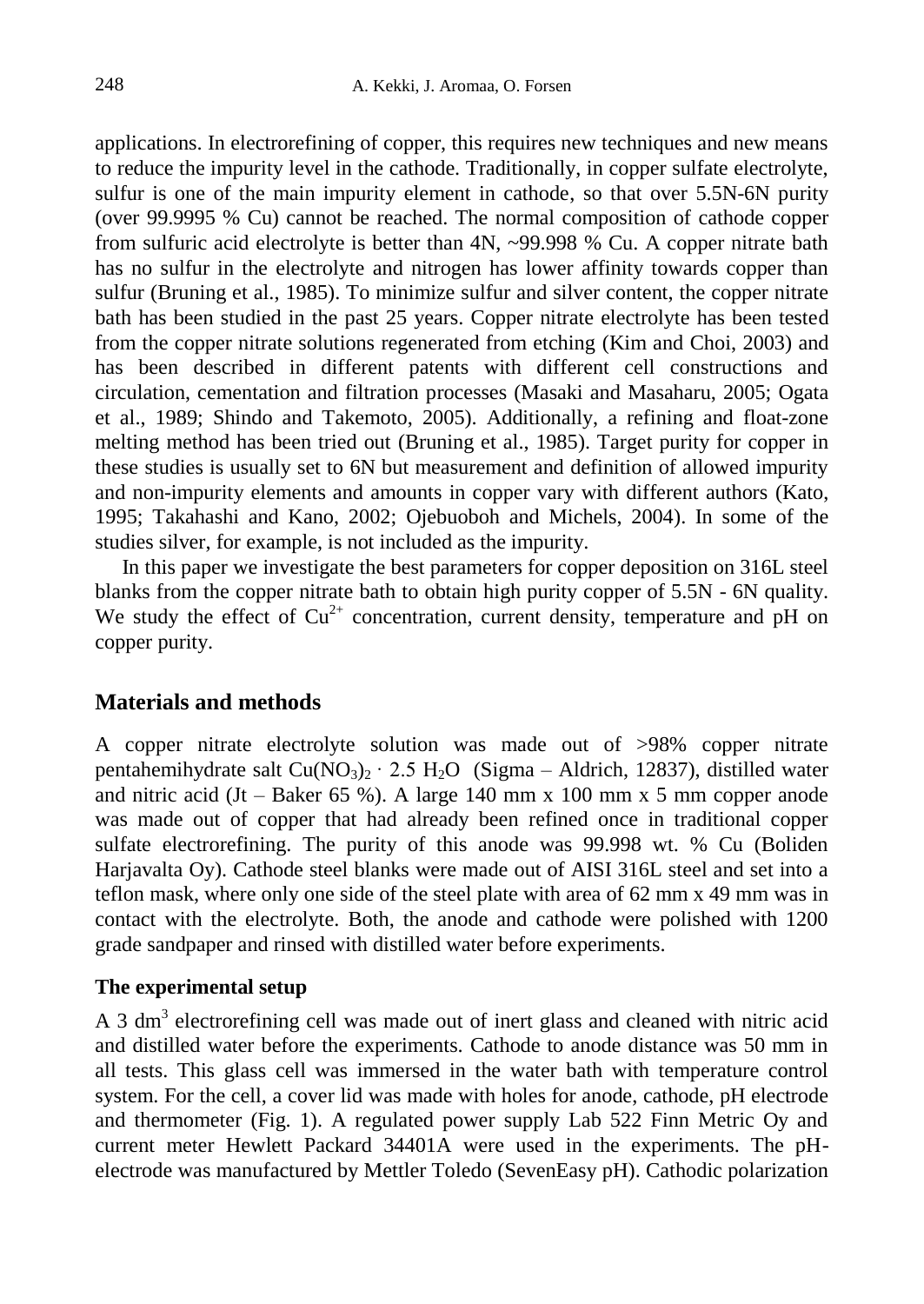experiments for copper nitrate electrolyte were done in a standard three-electrode cell with the Luggin capillary connected to a saturated Ag/AgCl reference electrode.



Fig. 1. Left: stainless steel blank in teflon mask. Right: cell cover lid attached with two steel blank cathodes

## **Electrorefining and cathode analysis**

After mixing the copper nitrate salt with distilled water and concentrated nitric acid was added (3 cm<sup>3</sup>) in 3 dm<sup>3</sup> of electrolyte to adjust the pH level to  $1.3 - 1.6$  (Mockrin [and Hobin, 1977;](#page-8-8) [Bruning et al., 1985;](#page-8-5) [Kim and Choi, 2003\)](#page-8-6). Just before the experiments the anode and cathode were activated with 1200 sandpaper and cleaned with distilled water and dried. Both, the anode and cathode were immediately connected to the power supply and the experiment was started and lasted for 96 hours. The constant current mode was used. During electrorefining pH alteration, the cell voltage and temperature were measured. After the experiment the copper plate was detached form the steel blank under running distilled water to avoid oxidation, and cleaned in an ultrasonic bath. The cathode elements were analyzed with an ICP mass spectrometry. Copper purity was calculated as 100 % minus the impurities analyzed.

### **Copper and nitrate reactions**

Nitrate ion  $(NO<sub>3</sub>)$  reduction reactions have higher standard electrode potential than the copper reduction reaction [\(Bruning et al., 1985;](#page-8-5) [Shriver and Atkins, 1999\)](#page-9-5). This makes it possible that nitrate ions reduce at the same time with copper $(II)$  ion. This indicates that the current efficiency for copper deposition might suffer. The equilibrium potential is defined by the Nernst equation:

$$
E = E^0 - \frac{RT}{zF} \ln(k) \,. \tag{1}
$$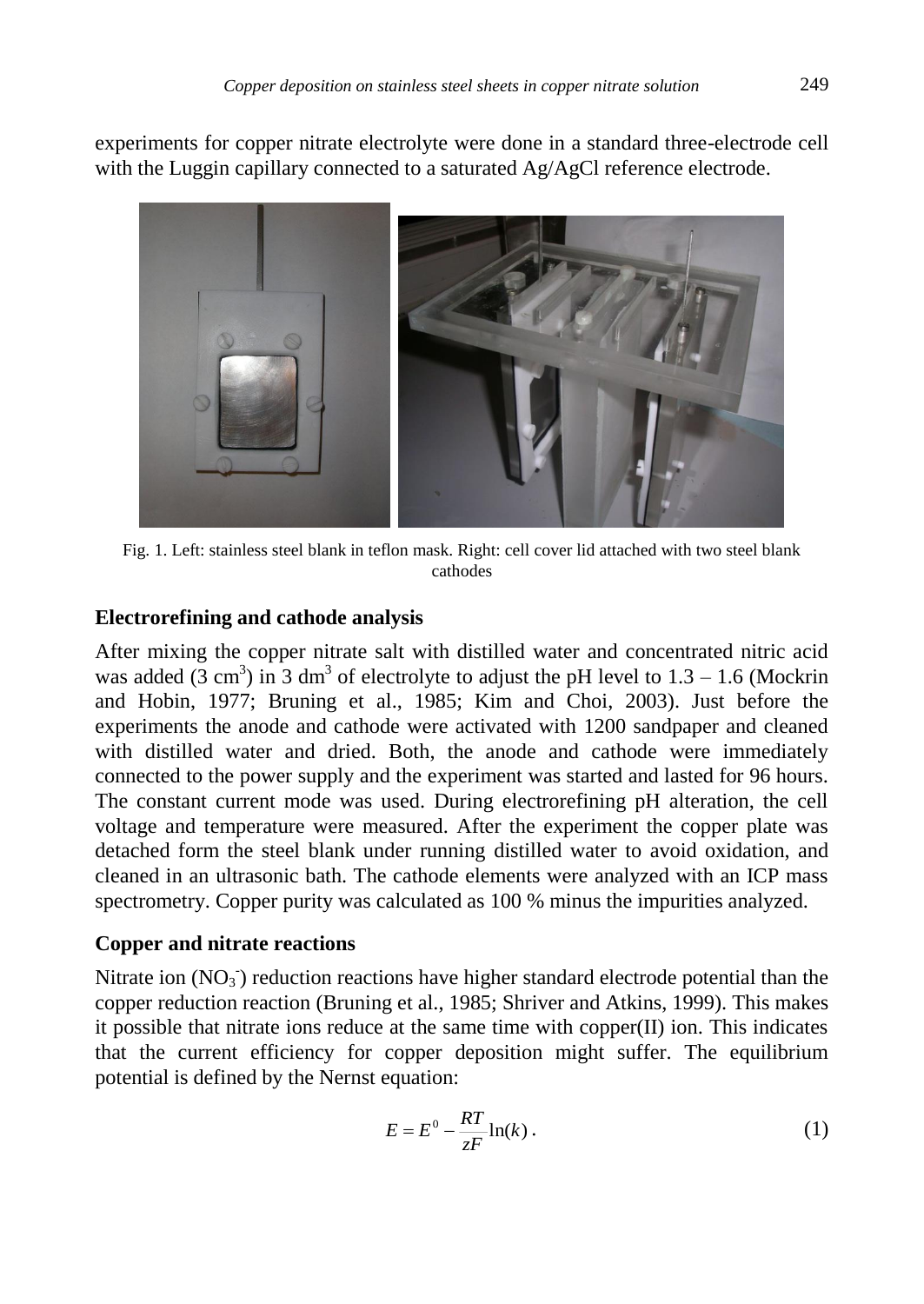Nitrate ion reduction to weak nitrous acid can be written as

$$
NO_3^- + 3H^+ + 2e^- \to HNO_2 + H_2O.
$$
 (2)

For this reaction we obtain a new equilibrium potential  $E^0$ . If  $NO_3^-$  activity is one and temperature 25 ºC, then

$$
E^{0} = 0.94 - \frac{RT}{zF} \ln \left( \frac{[HNO_{2}]}{[H^{+}]^{3} [NO_{3}^{-}]}\right) 0.94 - \frac{0.059}{2} \left( \log(1) - 3 \log[H^{+}] \right)
$$
  
= (0.94 - 0.09pH)*V* (3)

Equation 3 shows that if pH is low, the potential for the nitrate ion reduction reaction is higher. Consequently, if the activity coefficient and concentration of nitrate ion is high, the potential is also higher. This suggests that nitrate ion reduction reactions occur before or at the same time with the copper reduction reaction at the cathode:

$$
Cu^{2+} + e^{-} \to Cu^{+} \quad \text{slow} \quad E^{0} = +0.159 \text{ V}
$$
 (4)

$$
Cu^{+} + e^{-} \rightarrow Cu^{0}
$$
 fast  $E^{0} = +0.520$  V (5)

\_\_\_\_\_\_\_\_\_\_\_\_\_\_\_\_\_\_\_\_\_\_\_\_\_\_\_\_\_\_\_\_\_\_\_\_\_\_

$$
Cu^{2+} + 2e^- \leftrightarrow Cu^0 \qquad E^0 = +0.340 \text{ V} \tag{6}
$$

If the electrolyte pH value increases too high due to the reaction (2) (hydrogen consumption), copper will deposit as porous copper oxide CuO or  $Cu<sub>2</sub>O$  on the cathode (Fig. 2) Additionally, copper ions are known to have a catalytic effect on nitrate ion reduction reactions, which is again detrimental for the copper refining process [\(Ohmori et al., 1998;](#page-9-6) [Bouzek et al., 1999;](#page-8-9) [Epron et al., 2003;](#page-8-10) [Filimonov and](#page-8-11)  [Shcherbakov, 2004;](#page-8-11) [Kyriacou and Polatides, 2005;](#page-8-12) [Polatides et al., 2005;](#page-9-7) [Vazquez-](#page-9-8)[Arenas et al., 2007\)](#page-9-8). According to [Filimonov and Shcherbakov \(2004\)](#page-8-11), nitrate ions can also be reduced chemically:

$$
3Cu + 2NO_3^- + 8H^+ \to 3Cu^{2+} + 2NO + 4H_2O.
$$
 (7)

The exact kinetics of the nitrate reduction reactions are still less known and studied but some suggestions for the mechanism have been presented in different acid media [\(Vazquez-Arenas et al., 2007\)](#page-9-8).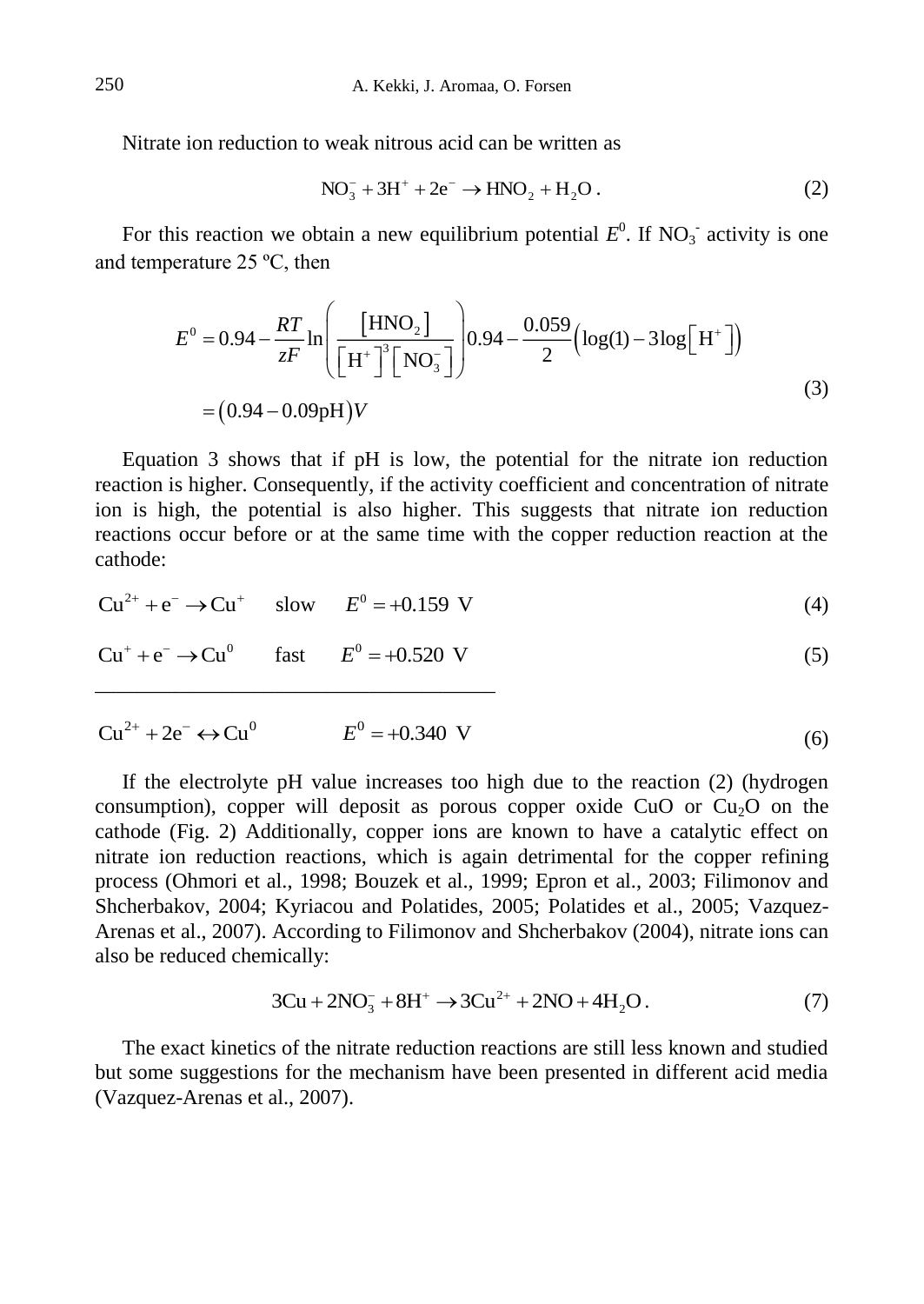

Fig. 2. Pourbaix diagram for copper in water solution at  $25^{\circ}$ C

### **Results and discussion**

#### **Cathodic polarization experiments**

Cathodic polarization experiments were made for copper nitrate electrolyte of 40 and  $100 \text{ g/cm}^3$  Cu at room temperature. The results are shown in Fig. 3.



Fig. 3. Cathodic polarization experiment with 40 and 100  $g/dm<sup>3</sup>$  Cu concentrations

In the 100  $g/dm<sup>3</sup>$  Cu experiment, the polarization effect is smaller than in the 40  $g/dm<sup>3</sup>$  Cu test. The limiting current density due to diffusion is higher for the 100  $g/dm<sup>3</sup>$ test than for the lower concentration, which correlates with the limiting current theory. With the knowledge of polarization tests, we decided to test three different current densities of 100 A/m<sup>2</sup> (10 mA/cm<sup>2</sup>), 200 A/m<sup>2</sup> and 300 A/m<sup>2</sup>, so that the cell voltage would not increase too high and the process efficiency would still be moderate.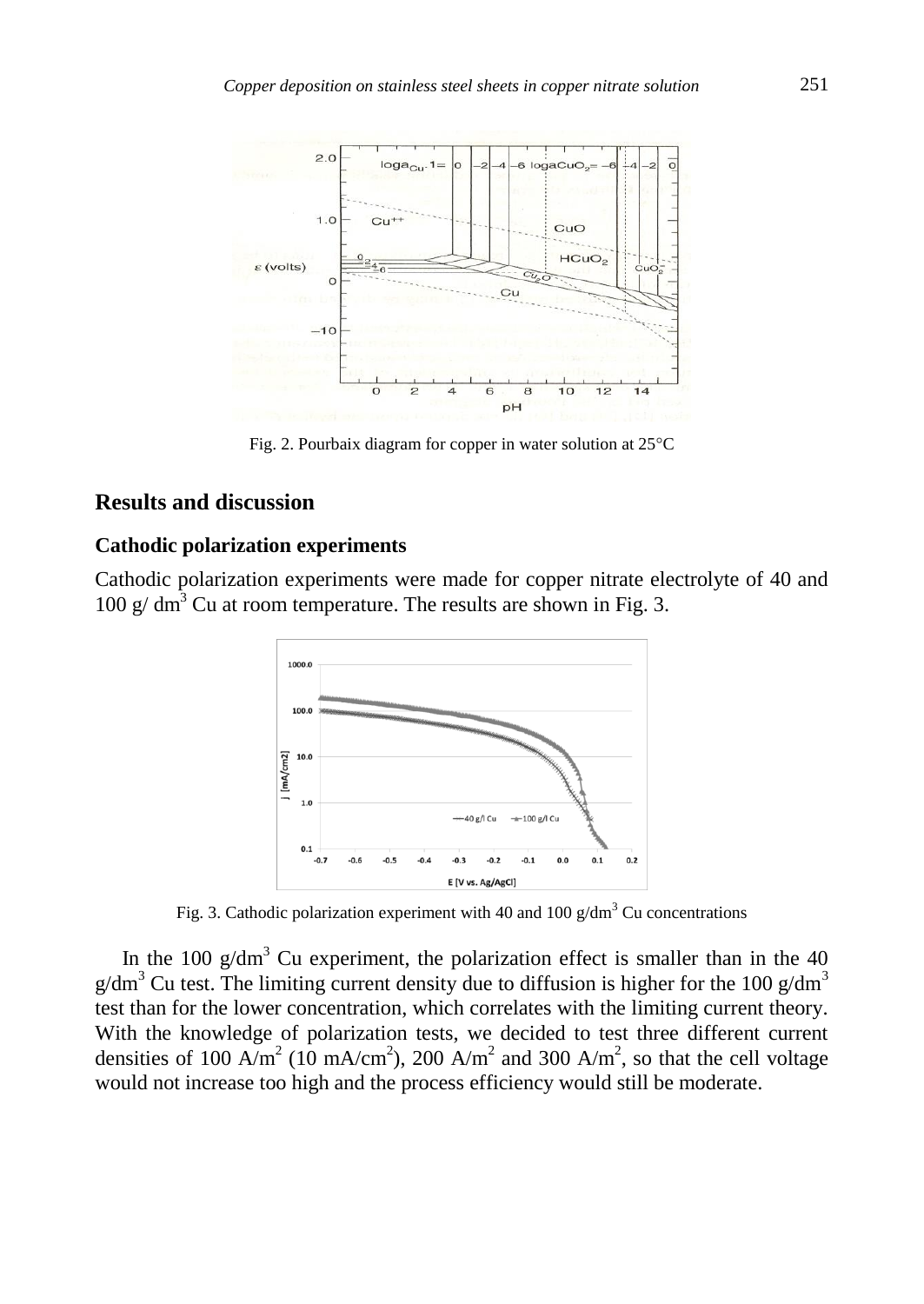# **Effect of Cu2+ concentration and current density**

Three different copper concentrations (40, 100 and 150  $g/dm<sup>3</sup>$ ) were used in the experiments. Only with the lowest concentration (40  $g/dm<sup>3</sup>$  Cu) we managed to produce pure 99.9993 % (5N) copper and a cathode plate, which was bright copper color and solid (Table 1). In all other experiments, with two highest copper concentrations, the purity remained under 5N and the current efficiency (CE) was poor. In these tests the cathode color was dark, which indicates copper oxide deposition (Figs. 4 - 5). The dark copper oxide cathode plate was very fragile, soft and porous.

| Cu [g/dm <sup>3</sup> ] j [A/m <sup>2</sup> ] T [°C] |     |    | E[V]  |       | pH    |       | $CE$ [%] | Cu cal.% | quality $\prime$ color |
|------------------------------------------------------|-----|----|-------|-------|-------|-------|----------|----------|------------------------|
|                                                      |     |    | start | final | start | final |          |          |                        |
| 40                                                   | 100 | 22 | 0.35  | 0.21  | 1.7   | 2.2   | ~100     | 99.99827 | good                   |
| 40                                                   | 100 | 35 | 0.29  | 0.20  | 1.4   | 2.1   | 80       | 99.99934 | good                   |
| $*40$                                                | 100 | 35 | 0.34  | 0.20  | 1.5   | 1.9   | $~1$ 90  | 99.99929 | good                   |
| 40                                                   | 200 | 22 | 0.66  | 0.29  | 1.3   | 2.1   | $~1$ 90  | 99.99904 | good                   |
| 100                                                  | 300 | 22 | 0.60  | 0.27  | 1.4   | 2.2   | 35       | 99.99888 | bad                    |

Table 1. Results of cathode copper purity analysis

\*repetition test

It is known that very low and very high concentrations of salts in electrolytes have higher ion activities and mean activity coefficients than the mid-range concentration of salts of 0.1–1 M [\(Lobo, 1989;](#page-8-13) [Grenthe et al., 2000\)](#page-8-14). Competing nitrate ion reduction reactions with copper ions are harmful for the quality of copper deposition, because they increase the electrolyte pH to the porous copper oxide deposition level, which is seen in the 100 and 150  $g/dm^3$  Cu concentration experiments (1.57 and 2.36 M) (Figs. 4 - 5). In addition, it is suggested that the copper ions work as catalyzers for the nitrate ion reduction reactions. Good quality deposition of copper was achieved with 40  $g/dm<sup>3</sup>$  Cu if the pH did not increase much above 2 (Fig. 4). It is suggested that the harmful nitrate ion reduction reactions occur slower at the low concentrations and activity levels than at higher concentrations of 100 and 150  $g/dm<sup>3</sup>$  Cu. However, the concentration of 40  $g/dm<sup>3</sup>$  Cu seems to be high enough for copper deposition at the decent current density but low enough for slow copper nitrate reactions or copper reducing reactions to be preferable at the cathode.

The 100 A/ $m<sup>2</sup>$  cathodic current density was low enough for a good copper deposit without diffusion problems. The cell voltage remained just at  $+0.2 - 0.35$  V. With 200  $A/m<sup>2</sup>$  current density the cell voltage rose to +0.6 V at the beginning but dropped during copper growth to under 0.3 V (Table 1). Dendrite growth was considerably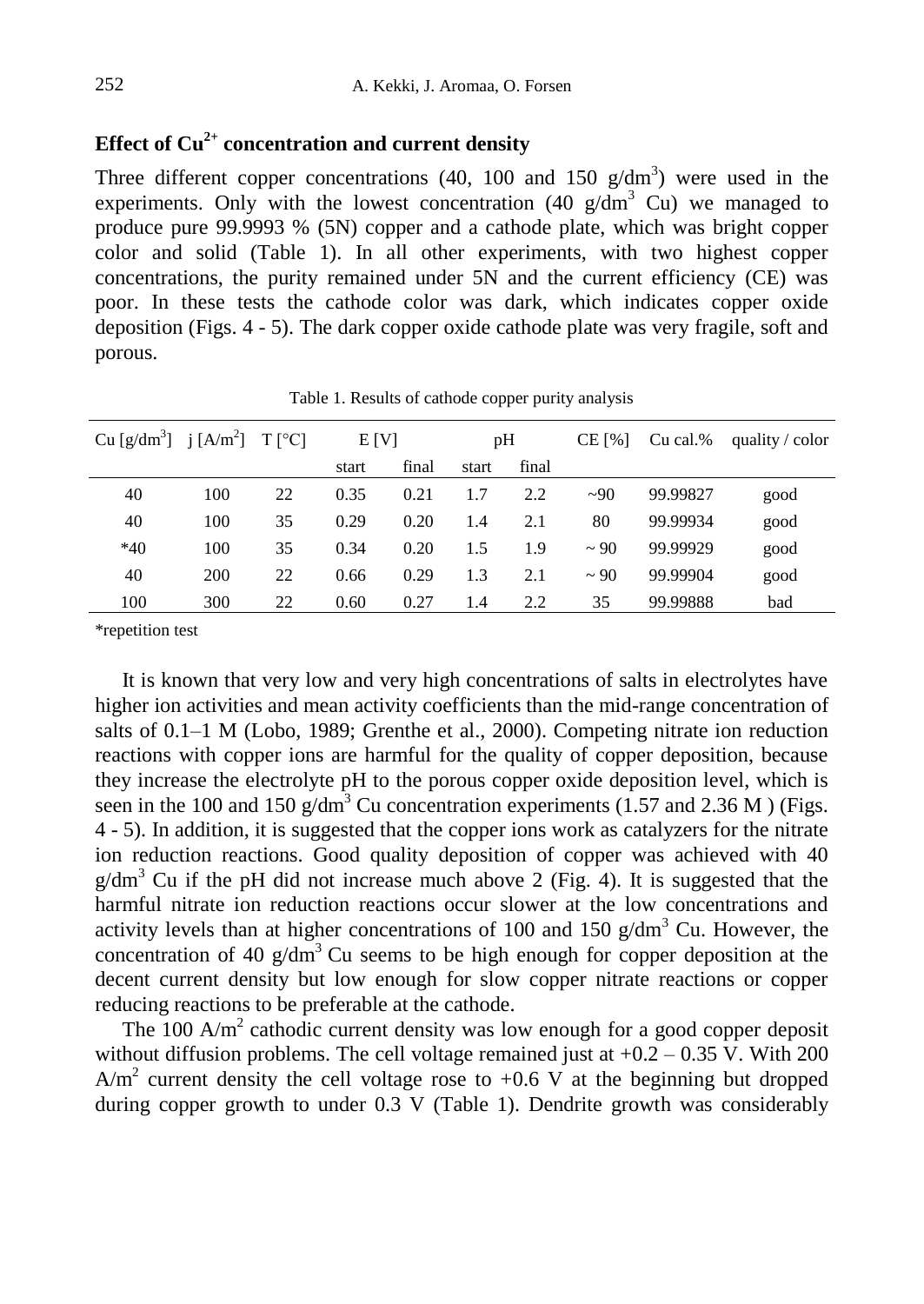

Fig. 4. Left: copper cathode plate (Cu 40  $g/dm<sup>3</sup>$ ) with cross section image. Right: copper oxide cathode plate (Cu 100 g/dm<sup>3</sup>) with porous structure

higher with the higher current density. The purity of cathode copper was over 5N with both 100 and 200  $A/m^2$  experiments. With higher concentrations of copper the higher current density can be used, which is good for the productivity. However the detrimental effect of nitrate ion reduction reactions becomes too high with high concentrations of 100 and 150  $g/dm<sup>3</sup>$  Cu (Fig. 5). A low enough amount of copper in the electrolyte and high current density for higher productivity is a compromise.



Fig. 5. Current density and copper concentration effect on cathode appearance and quality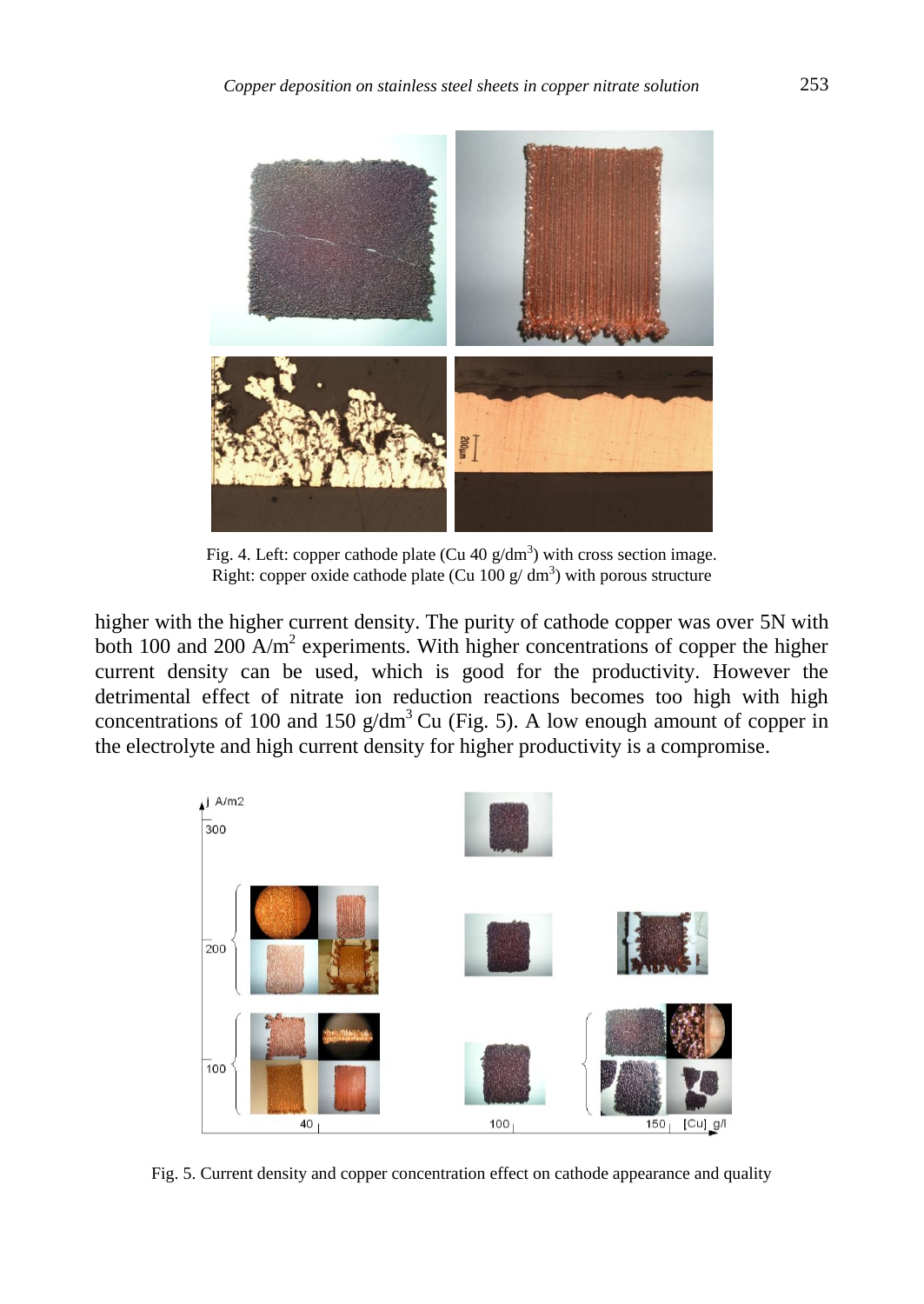## **Effect of temperature**

According to previous studies it seems that copper nitrate based electrorefining works better at relatively low temperatures [\(Mockrin and Hobin, 1977;](#page-8-8) [Kim and Choi, 2003\)](#page-8-6). At lower temperatures detrimental nitrate reduction reactions might be inhibited significantly. We tested two different temperatures (22 and 35  $^{\circ}$ C) but no significant differences in the copper quality or purity were noticed (Table 1). At  $T = 35$  °C the conductivity of the electrolyte was slightly higher than at 22 ºC (74 mS/cm vs. 101 mS/cm) for 40  $g/dm<sup>3</sup>$  Cu electrolyte. For 100  $g/dm<sup>3</sup>$  Cu electrolyte, the conductivities at the same temperatures were 116 and 132 mS/cm, respectively. In theory, raising temperature to 35 ºC should lower the cell voltage slightly but we did not see the major difference in the cell voltage either (Table 1).

# **Effect of pH**

Electrolyte pH is a critical value for the success of refining. The pH tends to increase due to hydrogen ion consumption in nitrate ion reduction reactions or due to hydrogen ion activity drop in reactions with copper and nitrate ions. With high concentrations of copper nitrate salt 100 and 150  $g/dm^3$  Cu, the cathode was covered with dark copper oxide even though pH stayed below 2. This indicates that copper and nitrate ion activities are too high and copper oxide deposits also at lower pH values as can be seen from Table 1. If pH is adjusted too low with nitric acid at the beginning, the nitrate ion reduction potential becomes higher (Eq. 3) and could accelerate the nitrate ion reduction reaction and end with a fast pH increase. Electrolyte pH monitoring and adjustment is needed during a long refining period for better copper deposit. One problem with nitric acid addition is that it increases the  $NO<sub>3</sub>$  activity in the solution.

## **Cathode purity**

Over 5.5 N copper purity is not reached with this cell construction. In the cathode, sulfur concentration remained from 0.25 to 1.7 ppm (4 ppm in anode) and silver  $1-3$ ppm (10 ppm in anode). Iron and nickel remained between 0.2–1 ppm, which is approximately the same amount than in the anode. Silver in the electrolyte varied between 0.02–0.11 mg/dm<sup>3</sup>. Concentration of 40 g/dm<sup>3</sup> Cu, current density 100 A/m<sup>2</sup>, and temperature 35 ºC were found to be the best parameters for dense and hard copper deposit (99.9993 %). Although at T = 22 °C and j = 200 A/m<sup>2</sup> the result was also 5N (99.9990 %) copper, but with more dendritic growth.

# **Conclusions**

In this work copper nitrate based electrorefining of copper was studied. Monitoring and controlling of pH makes copper electrorefining in copper nitrate electrolyte especially challenging. The pH tends to increase due to the nitrate ion reduction reactions and the pH increase occurs without a clear rate. The pH range of 1.4 - 1.7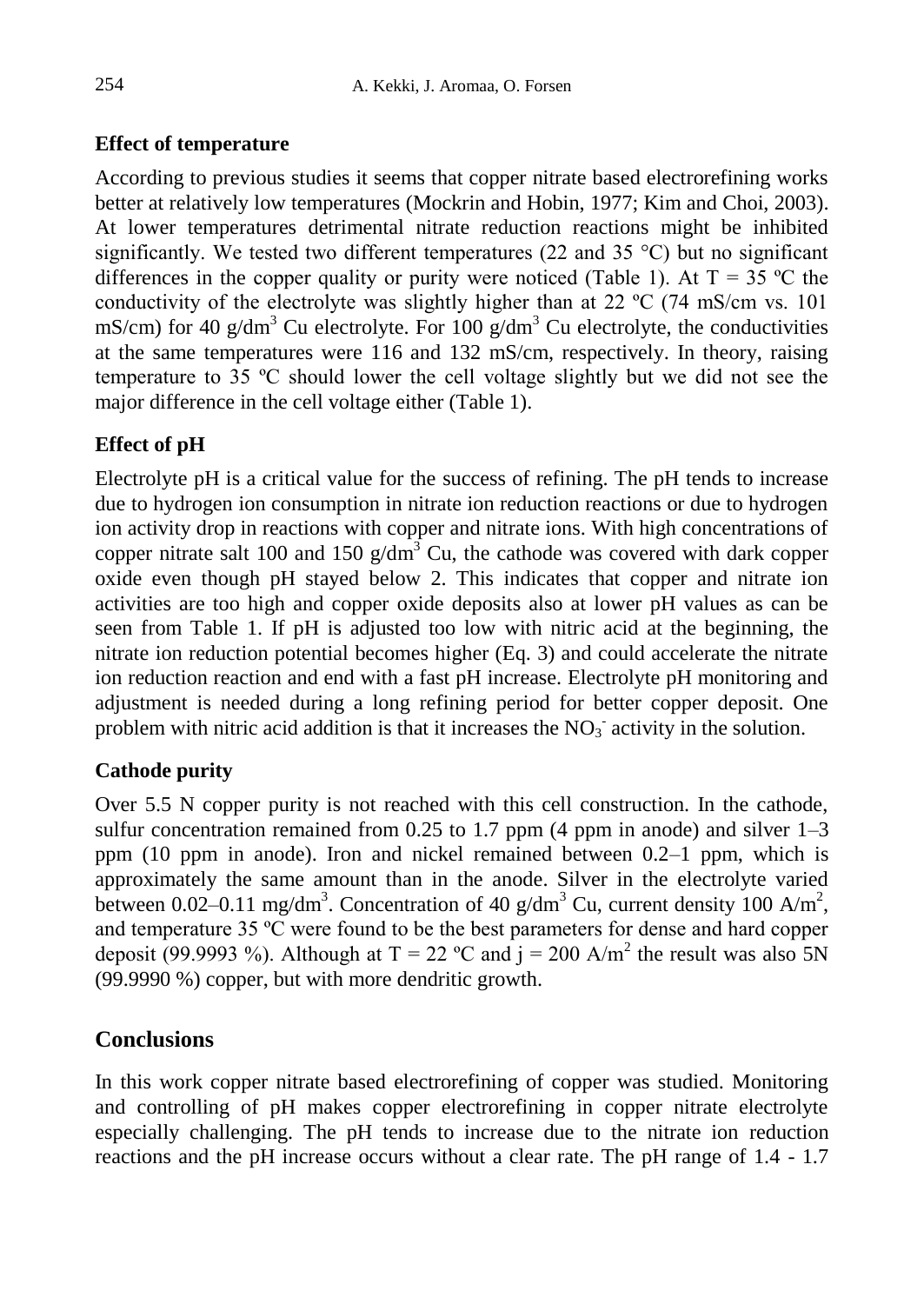should be maintained if possible. In this range, the nitrate reduction reactions are suggested to be inhibited and dense quality copper is able to deposit on the steel plate. To achieve 6N copper with copper nitrate electrolyte more sophisticated cell structure with anode sludge filtration, acid addition and silver cementation processes are needed. For measuring the final purity of copper and how the purity affects properties of copper, it might be reasonable to measure the final product performance i.e. conductivity with the calculated copper purity percent in the future. Lower temperatures (5–15 ºC) might be worthwhile to inhibit the nitrate reduction reactions.

#### **References**

- <span id="page-8-9"></span>BOUZEK, K., PAIDAR, M., ROUSAR, I., 1999. *Electrochemical removal of nitrate ions in waste solutions after regeneration of ion exchange columns*. Journal of Applied Electrochemistry(29): 611- 617.
- <span id="page-8-5"></span>BRÜNING, H., HERICY, J.L., LÜCKE, K., 1985. *Production of Ultra High Purity Copper by Nitrate Electrolysis and Floating Zone Melting I - II*. Ann. Chim. Fr., 10: 121-133 & 521-533.
- <span id="page-8-1"></span>CARREAU, V., MAITREJEAN, S., VERDIER, M., BRÉCHET, Y., 2007. *Evolution of Cu microstructure and resistivity during thermal treatment of damascene line: influence of line width and temperature*. Microelectronic Engineering, 84(11): 2723-2728.
- <span id="page-8-10"></span>EPRON, F., GAUTHARD, F., BARBIER, J., 2003. *Palladium and platinum-based catalysts in the catalytic reduction of nitrate in water: effect of copper, silver, or gold addition*. Journal of Catalysis, 220: 182-191.
- <span id="page-8-4"></span>FENG, H.P., LIN, J.Y., CHENG, M.Y., WANG, Y.Y., WAN, C.C., 2008. *Behaviour of Copper Removal by CMP and Its Correlation to Deposit Structure and Impurity Content*. Journal of The Electrochemical Society, 155(1): H21-H25.
- <span id="page-8-11"></span>FILIMONOV, E.V., SHCHERBAKOV, A.I., 2004. *Catalytic Effect of Copper Ions on Nitrate Reduction*. Protection of Metals, 40(3): 304-309.
- <span id="page-8-14"></span>GRENTHE, I., WANNER, H., ÖSTHOLS, E., 2000. *Guidelines for the Extrapolation to Zero Ionic Strenght*, TDB-2. OECD Nuclear Energy Agency.
- <span id="page-8-2"></span>KATO, M., 1991. *High conductivity copper alloys with excellent workability and heat resistance*. Nippon Mining Co. Ltd. Tokio, Japan.
- <span id="page-8-3"></span>KATO, M., 1995. *The Production of Ultrahigh-Purity Copper for Advanced Applications*. JOM Journal of the Minerals, Metals and Materials Society, 47(12): 44-46.
- <span id="page-8-6"></span>KIM, D.S., CHOI, J.Y., 2003. *Production of ultrahigh purity copper using waste copper nitrate solution*. Journal of Hazardous Materials(B 99): 147-158.
- <span id="page-8-0"></span>KIM, N.-H., KIM, S.-Y., LEE, W.-S., CHANG, E.-G., 2007. *Electromigration charasteristics in dualdamascene copper interconnects by difference of via structures.* Microelectronic Engineering, 84(11): 2663-2668.
- <span id="page-8-12"></span>KYRIACOU, G., POLATIDES, C., 2005. *Electrochemical reduction of nitrate ion on various cathodes reaction kinetics on bronze cathode*. Journal of Applied Electrochemistry(35): 421-427.
- <span id="page-8-13"></span>LOBO, V.M.M., 1989. *Handbook of electrolyte solutions; Part A*. Elsevier Science, Amsterdam-Oxford-New York-Tokyo, 1168 pp.
- <span id="page-8-7"></span>MASAKI, M., MASAHARU, I., 2005. *High-purity electrolytic copper and its production method*. Mitsubishi Materials Corp., Japan.
- <span id="page-8-8"></span>MOCKRIN, I., HOBIN, M.A., 1977. *Recovery of copper from waste nitrate liquors by electrolysis*. Kawecki Beryico Industries, Inc., U.S.